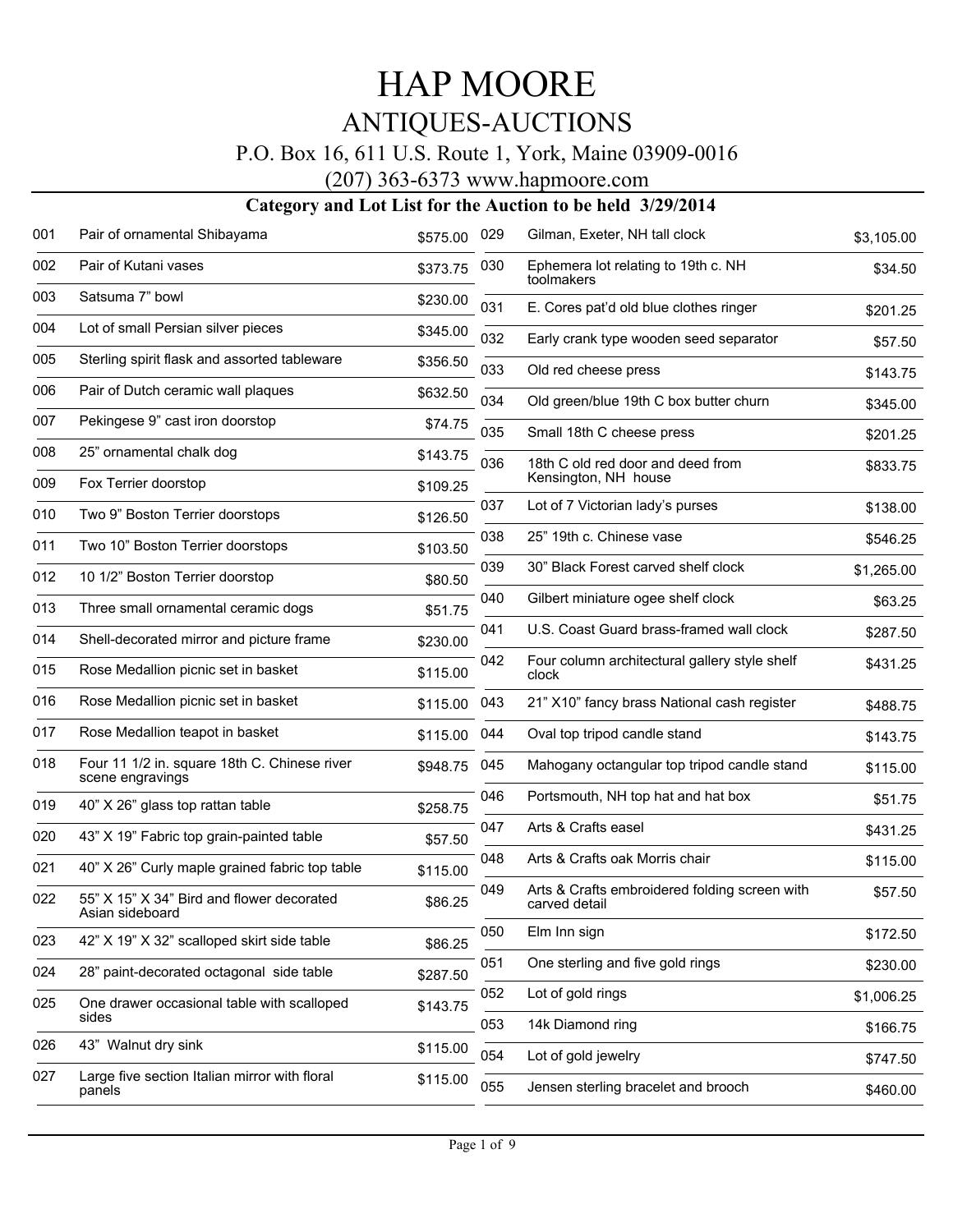#### P.O. Box 16, 611 U.S. Route 1, York, Maine 03909-0016

(207) 363-6373 www.hapmoore.com

| 057<br>Lot of sterling and other silver jewelry<br>086<br>Floral basket doorstop<br>\$103.50<br>14k brooch, necklace and ring<br>Lot of mixed sterling and coin flatware<br>058<br>087<br>\$603.75<br>059<br>Two gold charm bracelets<br>8 3/4" X 7" Decorated Scheier bowl<br>089<br>\$2,300.00<br>060<br>Lot of costume jewelry<br>090<br>7" dia. Decorated blue Scheier bowl<br>\$28.75<br>Three small sterling boxes<br>061<br>091<br>6" Decorated Scheier bowl<br>\$218.50<br>Royal Doulton leaf-decorated bowl<br>062<br>5 3/4" Fish-decorated Scheier bowl<br>092<br>\$184.00<br>5 1/4" Brown Scheier bowl<br>063<br>8" Cranberry coinspot vase<br>093<br>\$17.25<br>28" X 23" Thomas Faed oil portrait The Inn<br>4 1/2" Brown Scheier bowl<br>064<br>094<br>\$230.00<br>Keeper's Daughter<br>4 5/8" Blue Scheier bowl<br>095<br>065<br>6' X 3'6" Oriental scatter rug<br>\$258.75<br>5" Blue Scheier bowl<br>096<br>5'2" X 2'7" Navajo rug<br>066<br>\$316.25<br>7 1/2" Flared green Scheier bowl<br>097<br>067<br>German walnut clock<br>\$80.50<br>57/8" Scheier bowl<br>098<br>068<br>Two drawer walnut silver chest<br>\$40.25<br>5 7/8" Scheier bowl<br>099<br>069<br>19th C. Fraternal sword<br>\$143.75<br>7" Square Scheier bowl<br>100<br>070<br>12" ornamental soapstone vase<br>\$23.00<br>101<br>24" X 30" Unsigned landscape oil painting<br>071<br>.84 silver and misc. sterling and coin<br>\$333.50<br>102<br>9 1/4" X 6 3/4" Edmund Quincy oil portrait of<br>Gorham sterling flatware service for eight<br>072<br>\$1,150.00<br>woman<br>073<br>Pair of 9 1/2" Japanese redware vases<br>Charles Woodbury Earth, Sea and Sky<br>103<br>\$34.50<br><b>Exhibition poster</b><br>074<br>Lot of sliver-plated flatware<br>\$40.25<br>104<br>12" X 14" 1967 Inuit (Skovak) print "Man<br>Attacking a Bear"<br>075<br>Doll's hickory chair and settee<br>\$11.50<br>105<br>30" X36" Edward R. Kingsbury o/c of boy in<br>Two Indian stone tools and brass powder<br>076<br>\$80.50<br>boat on river<br>flask<br>106<br>Small Federal bracket-based mahogany deed<br>077<br>Pair of 9" Canton vegetable covered dishes<br>\$201.25<br>box<br>078<br>Pair of four section Chinese Export china<br>107<br>Decorated pine deed box<br>\$86.25 | 056 | Sterling table and bureau ware | \$575.00 | 084 | Lot of mixed sterling and gold jewelry | \$86.25    |
|----------------------------------------------------------------------------------------------------------------------------------------------------------------------------------------------------------------------------------------------------------------------------------------------------------------------------------------------------------------------------------------------------------------------------------------------------------------------------------------------------------------------------------------------------------------------------------------------------------------------------------------------------------------------------------------------------------------------------------------------------------------------------------------------------------------------------------------------------------------------------------------------------------------------------------------------------------------------------------------------------------------------------------------------------------------------------------------------------------------------------------------------------------------------------------------------------------------------------------------------------------------------------------------------------------------------------------------------------------------------------------------------------------------------------------------------------------------------------------------------------------------------------------------------------------------------------------------------------------------------------------------------------------------------------------------------------------------------------------------------------------------------------------------------------------------------------------------------------------------------------------------------------------------------------------------------------------------------------------------------------------------------------------------------------------------------------------------------------------------------------------------------------------------------------------------------------------------------------------------------------------------|-----|--------------------------------|----------|-----|----------------------------------------|------------|
|                                                                                                                                                                                                                                                                                                                                                                                                                                                                                                                                                                                                                                                                                                                                                                                                                                                                                                                                                                                                                                                                                                                                                                                                                                                                                                                                                                                                                                                                                                                                                                                                                                                                                                                                                                                                                                                                                                                                                                                                                                                                                                                                                                                                                                                                |     |                                |          |     |                                        | \$28.75    |
|                                                                                                                                                                                                                                                                                                                                                                                                                                                                                                                                                                                                                                                                                                                                                                                                                                                                                                                                                                                                                                                                                                                                                                                                                                                                                                                                                                                                                                                                                                                                                                                                                                                                                                                                                                                                                                                                                                                                                                                                                                                                                                                                                                                                                                                                |     |                                |          |     |                                        | \$316.25   |
|                                                                                                                                                                                                                                                                                                                                                                                                                                                                                                                                                                                                                                                                                                                                                                                                                                                                                                                                                                                                                                                                                                                                                                                                                                                                                                                                                                                                                                                                                                                                                                                                                                                                                                                                                                                                                                                                                                                                                                                                                                                                                                                                                                                                                                                                |     |                                |          |     |                                        | \$460.00   |
|                                                                                                                                                                                                                                                                                                                                                                                                                                                                                                                                                                                                                                                                                                                                                                                                                                                                                                                                                                                                                                                                                                                                                                                                                                                                                                                                                                                                                                                                                                                                                                                                                                                                                                                                                                                                                                                                                                                                                                                                                                                                                                                                                                                                                                                                |     |                                |          |     |                                        | \$230.00   |
|                                                                                                                                                                                                                                                                                                                                                                                                                                                                                                                                                                                                                                                                                                                                                                                                                                                                                                                                                                                                                                                                                                                                                                                                                                                                                                                                                                                                                                                                                                                                                                                                                                                                                                                                                                                                                                                                                                                                                                                                                                                                                                                                                                                                                                                                |     |                                |          |     |                                        | \$920.00   |
|                                                                                                                                                                                                                                                                                                                                                                                                                                                                                                                                                                                                                                                                                                                                                                                                                                                                                                                                                                                                                                                                                                                                                                                                                                                                                                                                                                                                                                                                                                                                                                                                                                                                                                                                                                                                                                                                                                                                                                                                                                                                                                                                                                                                                                                                |     |                                |          |     |                                        | \$488.75   |
|                                                                                                                                                                                                                                                                                                                                                                                                                                                                                                                                                                                                                                                                                                                                                                                                                                                                                                                                                                                                                                                                                                                                                                                                                                                                                                                                                                                                                                                                                                                                                                                                                                                                                                                                                                                                                                                                                                                                                                                                                                                                                                                                                                                                                                                                |     |                                |          |     |                                        | \$172.50   |
|                                                                                                                                                                                                                                                                                                                                                                                                                                                                                                                                                                                                                                                                                                                                                                                                                                                                                                                                                                                                                                                                                                                                                                                                                                                                                                                                                                                                                                                                                                                                                                                                                                                                                                                                                                                                                                                                                                                                                                                                                                                                                                                                                                                                                                                                |     |                                |          |     |                                        | \$103.50   |
|                                                                                                                                                                                                                                                                                                                                                                                                                                                                                                                                                                                                                                                                                                                                                                                                                                                                                                                                                                                                                                                                                                                                                                                                                                                                                                                                                                                                                                                                                                                                                                                                                                                                                                                                                                                                                                                                                                                                                                                                                                                                                                                                                                                                                                                                |     |                                |          |     |                                        | \$143.75   |
|                                                                                                                                                                                                                                                                                                                                                                                                                                                                                                                                                                                                                                                                                                                                                                                                                                                                                                                                                                                                                                                                                                                                                                                                                                                                                                                                                                                                                                                                                                                                                                                                                                                                                                                                                                                                                                                                                                                                                                                                                                                                                                                                                                                                                                                                |     |                                |          |     |                                        | \$431.25   |
|                                                                                                                                                                                                                                                                                                                                                                                                                                                                                                                                                                                                                                                                                                                                                                                                                                                                                                                                                                                                                                                                                                                                                                                                                                                                                                                                                                                                                                                                                                                                                                                                                                                                                                                                                                                                                                                                                                                                                                                                                                                                                                                                                                                                                                                                |     |                                |          |     |                                        | \$201.25   |
|                                                                                                                                                                                                                                                                                                                                                                                                                                                                                                                                                                                                                                                                                                                                                                                                                                                                                                                                                                                                                                                                                                                                                                                                                                                                                                                                                                                                                                                                                                                                                                                                                                                                                                                                                                                                                                                                                                                                                                                                                                                                                                                                                                                                                                                                |     |                                |          |     |                                        | \$201.25   |
|                                                                                                                                                                                                                                                                                                                                                                                                                                                                                                                                                                                                                                                                                                                                                                                                                                                                                                                                                                                                                                                                                                                                                                                                                                                                                                                                                                                                                                                                                                                                                                                                                                                                                                                                                                                                                                                                                                                                                                                                                                                                                                                                                                                                                                                                |     |                                |          |     |                                        | \$103.50   |
|                                                                                                                                                                                                                                                                                                                                                                                                                                                                                                                                                                                                                                                                                                                                                                                                                                                                                                                                                                                                                                                                                                                                                                                                                                                                                                                                                                                                                                                                                                                                                                                                                                                                                                                                                                                                                                                                                                                                                                                                                                                                                                                                                                                                                                                                |     |                                |          |     |                                        | \$28.75    |
|                                                                                                                                                                                                                                                                                                                                                                                                                                                                                                                                                                                                                                                                                                                                                                                                                                                                                                                                                                                                                                                                                                                                                                                                                                                                                                                                                                                                                                                                                                                                                                                                                                                                                                                                                                                                                                                                                                                                                                                                                                                                                                                                                                                                                                                                |     |                                |          |     |                                        | \$11.50    |
|                                                                                                                                                                                                                                                                                                                                                                                                                                                                                                                                                                                                                                                                                                                                                                                                                                                                                                                                                                                                                                                                                                                                                                                                                                                                                                                                                                                                                                                                                                                                                                                                                                                                                                                                                                                                                                                                                                                                                                                                                                                                                                                                                                                                                                                                |     |                                |          |     |                                        | \$115.00   |
|                                                                                                                                                                                                                                                                                                                                                                                                                                                                                                                                                                                                                                                                                                                                                                                                                                                                                                                                                                                                                                                                                                                                                                                                                                                                                                                                                                                                                                                                                                                                                                                                                                                                                                                                                                                                                                                                                                                                                                                                                                                                                                                                                                                                                                                                |     |                                |          |     |                                        | \$172.50   |
|                                                                                                                                                                                                                                                                                                                                                                                                                                                                                                                                                                                                                                                                                                                                                                                                                                                                                                                                                                                                                                                                                                                                                                                                                                                                                                                                                                                                                                                                                                                                                                                                                                                                                                                                                                                                                                                                                                                                                                                                                                                                                                                                                                                                                                                                |     |                                |          |     |                                        | \$86.25    |
|                                                                                                                                                                                                                                                                                                                                                                                                                                                                                                                                                                                                                                                                                                                                                                                                                                                                                                                                                                                                                                                                                                                                                                                                                                                                                                                                                                                                                                                                                                                                                                                                                                                                                                                                                                                                                                                                                                                                                                                                                                                                                                                                                                                                                                                                |     |                                |          |     |                                        |            |
|                                                                                                                                                                                                                                                                                                                                                                                                                                                                                                                                                                                                                                                                                                                                                                                                                                                                                                                                                                                                                                                                                                                                                                                                                                                                                                                                                                                                                                                                                                                                                                                                                                                                                                                                                                                                                                                                                                                                                                                                                                                                                                                                                                                                                                                                |     |                                |          |     |                                        | \$345.00   |
|                                                                                                                                                                                                                                                                                                                                                                                                                                                                                                                                                                                                                                                                                                                                                                                                                                                                                                                                                                                                                                                                                                                                                                                                                                                                                                                                                                                                                                                                                                                                                                                                                                                                                                                                                                                                                                                                                                                                                                                                                                                                                                                                                                                                                                                                |     |                                |          |     |                                        | \$2,875.00 |
|                                                                                                                                                                                                                                                                                                                                                                                                                                                                                                                                                                                                                                                                                                                                                                                                                                                                                                                                                                                                                                                                                                                                                                                                                                                                                                                                                                                                                                                                                                                                                                                                                                                                                                                                                                                                                                                                                                                                                                                                                                                                                                                                                                                                                                                                |     | lunch boxes                    |          |     |                                        | \$51.75    |
| 108<br>Pair of 38" X 60" 19th c. stained glass<br>079<br>12" Canton covered casserole<br>\$57.50<br>windows                                                                                                                                                                                                                                                                                                                                                                                                                                                                                                                                                                                                                                                                                                                                                                                                                                                                                                                                                                                                                                                                                                                                                                                                                                                                                                                                                                                                                                                                                                                                                                                                                                                                                                                                                                                                                                                                                                                                                                                                                                                                                                                                                    |     |                                |          |     |                                        | \$1,380.00 |
| 17" Canton octagonal platter<br>080<br>109<br>Wrought iron B & H standing lamp<br>\$230.00                                                                                                                                                                                                                                                                                                                                                                                                                                                                                                                                                                                                                                                                                                                                                                                                                                                                                                                                                                                                                                                                                                                                                                                                                                                                                                                                                                                                                                                                                                                                                                                                                                                                                                                                                                                                                                                                                                                                                                                                                                                                                                                                                                     |     |                                |          |     |                                        | \$316.25   |
| 19" Canton deep-well meat platter<br>081<br>\$57.50 110<br>Small lot of military and fraternal jewelry                                                                                                                                                                                                                                                                                                                                                                                                                                                                                                                                                                                                                                                                                                                                                                                                                                                                                                                                                                                                                                                                                                                                                                                                                                                                                                                                                                                                                                                                                                                                                                                                                                                                                                                                                                                                                                                                                                                                                                                                                                                                                                                                                         |     |                                |          |     |                                        | \$28.75    |
| 082<br>Lot of costume jewelry<br>Model 1917 trench knife<br>\$115.00<br>111                                                                                                                                                                                                                                                                                                                                                                                                                                                                                                                                                                                                                                                                                                                                                                                                                                                                                                                                                                                                                                                                                                                                                                                                                                                                                                                                                                                                                                                                                                                                                                                                                                                                                                                                                                                                                                                                                                                                                                                                                                                                                                                                                                                    |     |                                |          |     |                                        | \$201.25   |
| 083<br>Lot of costume jewelry<br>\$86.25 112<br>Jurkha knife                                                                                                                                                                                                                                                                                                                                                                                                                                                                                                                                                                                                                                                                                                                                                                                                                                                                                                                                                                                                                                                                                                                                                                                                                                                                                                                                                                                                                                                                                                                                                                                                                                                                                                                                                                                                                                                                                                                                                                                                                                                                                                                                                                                                   |     |                                |          |     |                                        | \$57.50    |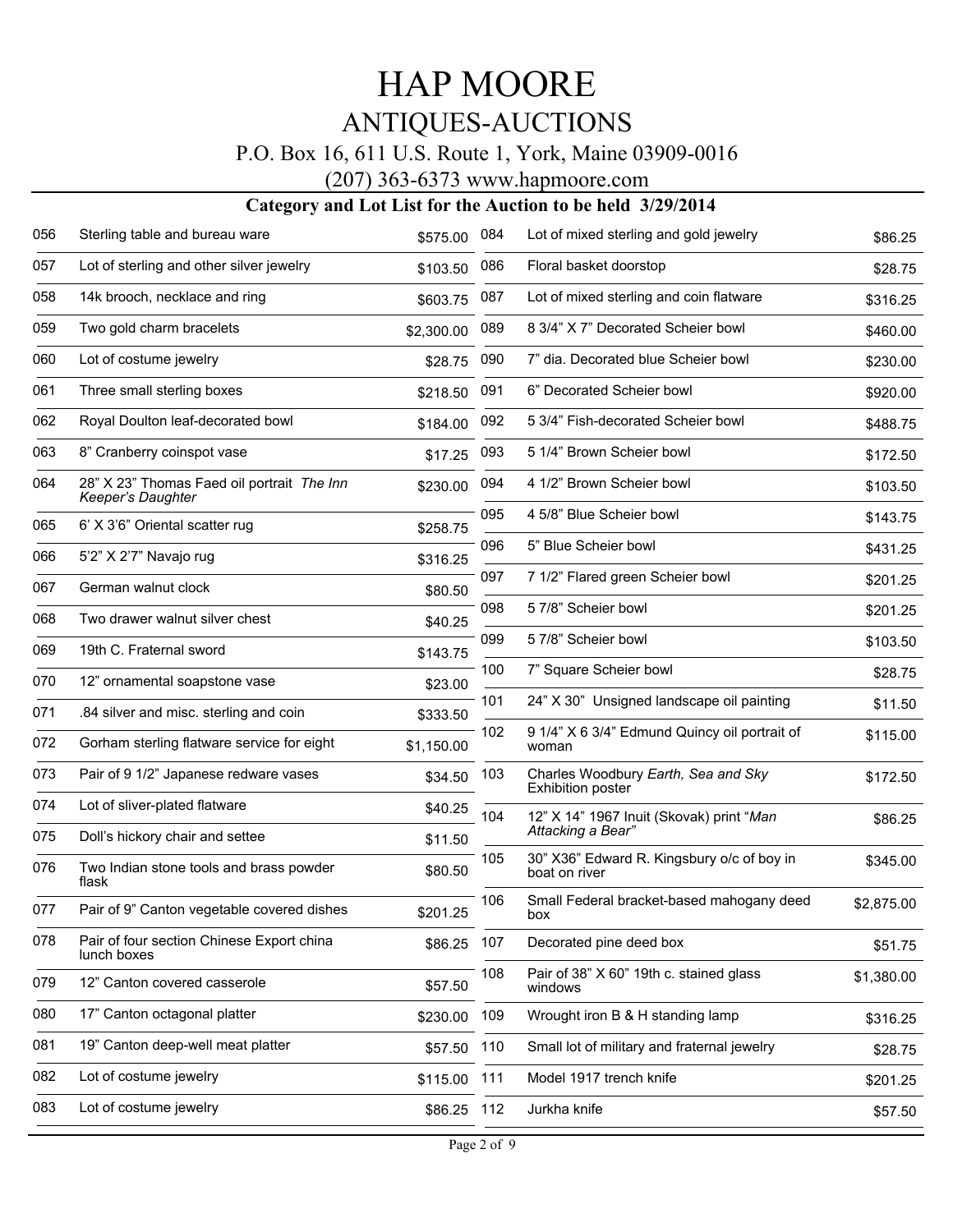#### P.O. Box 16, 611 U.S. Route 1, York, Maine 03909-0016

#### (207) 363-6373 www.hapmoore.com

| 113 | Bolo knife                                             | \$115.00   | 143 | Lot of pressed and cut glass containers              | \$103.50   |
|-----|--------------------------------------------------------|------------|-----|------------------------------------------------------|------------|
| 114 | 21 1/2" X 26 1/2" Continental o/c of village<br>scene  | \$57.50    | 144 | 12" Japanese vase with birds and flowers             | \$51.75    |
| 115 | 14 1/2" X 21 1/2" J. Gould colored bird print:         | \$287.50   | 145 | Lot of food molds and cookie cutters                 | \$40.25    |
|     | "Sterna Hirundo"                                       |            | 146 | Pair of silver-plated bulldog napkin rings           | \$184.00   |
| 116 | 9" X 11" Landscape reverse-painted clock<br>tablet     | \$28.75    | 147 | Three pieces of Weller Oak Leaf pottery              | \$28.75    |
| 118 | 47" X 12" pine table display case                      | \$120.75   | 148 | Roseville Lily pad center bowl and<br>candlesticks   | \$40.25    |
| 119 | 1892 History of Kennebec County, Maine                 | \$11.50    | 149 | Lot of Saugermines and other art pottery             | \$28.75    |
| 120 | Lot of 10k, 14k, 18k and platinum jewelry              | \$5,347.50 | 150 | Lot of costume jewelry                               | \$833.75   |
| 121 | Charm bracelet of 14k and other gold charms            | \$2,932.50 | 151 | Lot of military and fraternal medals                 | \$373.75   |
| 122 | Lot of sterling jewelry                                | \$345.00   | 152 | Japanese figural metallic plaque                     | \$149.50   |
| 123 | Lot of gold filled jewelry                             | \$80.50    | 153 | Chinese figural metallic plaque                      | \$230.00   |
| 124 | Lot of costume jewelry                                 | \$575.00   | 154 | 7" diam. blue Fulper vase                            | \$287.50   |
| 125 | Lot of costume jewelry                                 | \$517.50   | 155 | 9 1/4" x 2" Fulper bowl                              | \$63.25    |
| 126 | 14k Elgin pocket watch with gold filled chain          | \$546.25   | 156 | Mid 19th C NYC schoolmaster's desk                   | \$460.00   |
| 127 | Early silver cased pocket watch                        | \$28.75    | 157 | 5' X 3' 7" Navajo rug                                | \$287.50   |
| 128 | Southwest sterling bracelet and necklace               | \$316.25   | 158 | Set of seven Old Hickory chairs                      | \$431.25   |
| 129 | Lot of sterling Southwest jewelry                      | \$345.00   | 159 | Old Hickory armchair                                 | \$63.25    |
| 130 | Lot of sterling Southwest jewelry                      | \$74.75    | 161 | Diminutive marble-top walnut commode                 | \$143.75   |
| 131 | Sterling Southwest bracelet, ring and pendant          | \$97.75    | 162 | Grain-painted side table                             | \$287.50   |
| 132 | Lot of sterling handcrafted jewelry                    | \$391.00   | 163 | Marble top iron garden table                         | \$805.00   |
| 133 | Lot of sterling handcrafted rings and bangles          | \$230.00   | 165 | Nonpareil flow blue covered vegetable                | \$28.75    |
| 134 | Belgian muff pistol                                    | \$345.00   | 166 | Four Staffordshire cup plates and saucer             | \$115.00   |
| 135 | 9 ga. Belgian double barrel shot gun                   | \$345.00   | 167 | 11" 19th c. Richardson pewter coffee pot             | \$86.25    |
| 136 | Model 1887 Winchester 10 ga. shot gun                  | \$805.00   | 169 | Pair of 17 in. 19th c. Chinese covered water<br>jars | \$575.00   |
| 137 | Lot of lemon gold and other frames                     | \$143.75   | 170 | 8 1/2" Asian hot water vessel                        | \$51.75    |
| 139 | Lot of postcards                                       | \$46.00    | 171 | Set of six decorated J. Brown Hitchcock side         | \$431.25   |
| 141 | 9 in.cut glass bowl and 10 in. center handle<br>basket | \$57.50    |     | chairs                                               |            |
| 142 | 13 1/2" cut glass pitcher                              |            | 172 | Remington Model 1863 musket and bayonet              | \$2,070.00 |
|     |                                                        | \$115.00   | 173 | Lady's platinum and diamond tennis bracelet          | \$3,162.50 |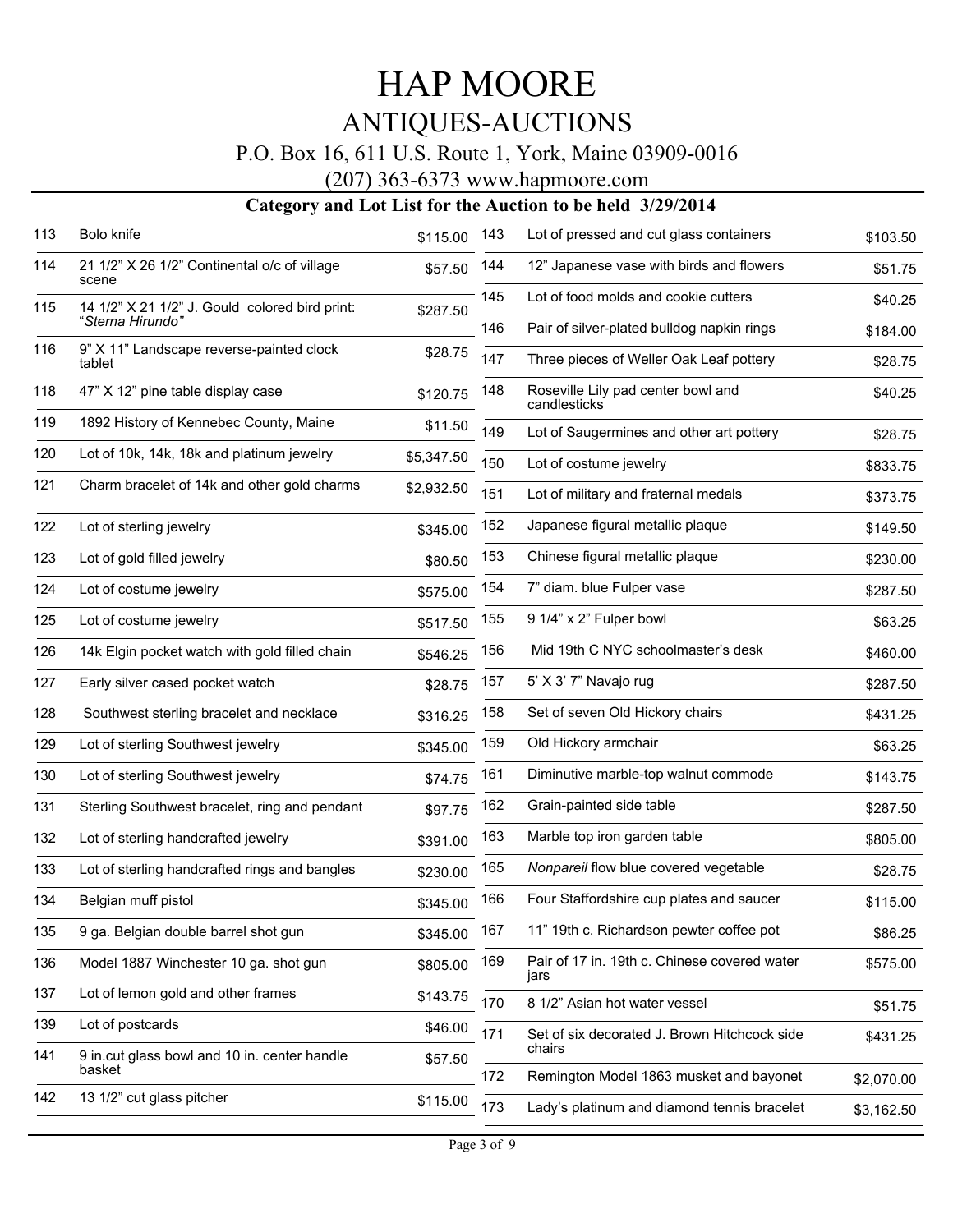#### P.O. Box 16, 611 U.S. Route 1, York, Maine 03909-0016

(207) 363-6373 www.hapmoore.com

| 174 | Lot of five rings, 10k, 14k, and 18k                                | \$379.50    | 204 | 73" three piece Italian Majolica figure of<br>Chinese musician    | \$1,322.50 |
|-----|---------------------------------------------------------------------|-------------|-----|-------------------------------------------------------------------|------------|
| 175 | 14k lady's diamond and ruby ring                                    | \$805.00    | 205 | 43" X 42" Framed Chinese three section                            | \$4,485.00 |
| 176 | Lady's 14k and diamond cluster ring                                 | \$230.00    |     | assemblage of ten Dream Stones                                    |            |
| 177 | Lady's three diamond 14K ring                                       | \$977.50    | 206 | Set of Rogers silver-plated flatware                              | \$28.75    |
| 178 |                                                                     | \$40.25     | 207 | Lot of silver-plated flatware                                     | \$575.00   |
| 179 | 10" Bronze sculpture of fisherman in dory                           | \$402.50    | 208 | Lot of coin and other silver flatware                             | \$396.75   |
| 180 | 19th C Japanese hexagonal bowl and                                  | \$86.25     | 209 | Seven very fancy sterling utensils                                | \$661.25   |
|     | underplate                                                          |             | 210 | Kirk & Son sterling repousse ice tongs                            | \$230.00   |
| 181 | 15" footed oval 19th C Chinese serving dish                         | \$316.25    | 211 | Five sterling table utensils                                      | \$391.00   |
| 182 | Covered Japanese Sumida Gawa jar                                    | \$51.75     | 212 | Lot of small sterling utensils                                    | \$379.50   |
| 183 | Pair of carved wooden foo dogs                                      | \$28.75     | 213 | Lot of German base metal and aluminum                             |            |
| 184 | 19th C Polynesian war club                                          | \$862.50    |     | flatware                                                          | \$5.75     |
| 185 | Case of 72 storage drawers in old red                               | \$316.25    | 215 | 14k Diamond solitaire ring                                        | \$218.50   |
| 186 | Three Japanese woodblock prints                                     | \$402.50    | 216 | 14k and Platinum diamond ring                                     | \$747.50   |
| 188 | Lot of sterling bowls and candlesticks                              | \$448.50    | 217 | 12" cloth black doll                                              | \$132.25   |
| 189 | Lot of sterling and other silver jewelry                            | \$345.00    | 218 | Child's Blue Willow tea set                                       | \$34.50    |
| 190 | Lot of 14k, 10k and other jewelry                                   | \$695.75    | 219 | 24" X 33" Hooked rug with woman at spinning<br>wheel              | \$109.25   |
| 191 | Lot of costume jewelry and watches                                  | \$11.50     | 220 | Lot of postcards                                                  | \$11.50    |
| 192 | Two early copper plate engravings of<br>noblemen                    | \$28.75     | 221 | Group of three mixing bowls                                       | \$28.75    |
| 193 | Scalloped edge early Rose Medallion plate                           | \$86.25     | 222 | Twelve braided stair treads                                       | \$63.25    |
| 194 | Royal Doulton balloon lady and orange lady                          | \$63.25     | 223 | Adrian Pearsall designed.50's glass-top<br>coffee table           | \$575.00   |
| 195 | Three Royal Copenhagen figurines                                    | \$155.25    | 224 | Incised pine document box                                         | \$63.25    |
| 196 | Lladro girl with cake                                               | \$28.75 225 |     | Red beaded necklace and turquoise necklace<br>and bracelet        | \$28.75    |
| 197 | 9 1/4" X 13" A. Strickland oil painting of row<br>boat by the shore | \$28.75     | 226 | Spun sterling necklace with pendant and<br>sterling ball necklace | \$212.75   |
| 198 | 5 1/2" X 7 1/2" 19th c. landscape o/b with<br>people                | \$287.50    | 227 | Lot of 5 signed SW sterling cuff bracelets                        | \$339.25   |
| 199 | Erphila Czech. bird pitcher                                         | \$34.50     | 228 | Two iron candelabra                                               | \$230.00   |
| 200 | W. I. A. Ruby glass Dietz pocket lantern                            | \$28.75     | 229 | 54 in. octag. glass-top table with grapevine<br>base              | \$460.00   |
| 203 | Gold-filled Waltham pocket watch with gold<br>chain                 | \$391.00    | 230 | Leather upholstered armchair                                      | \$143.75   |
|     |                                                                     |             |     |                                                                   |            |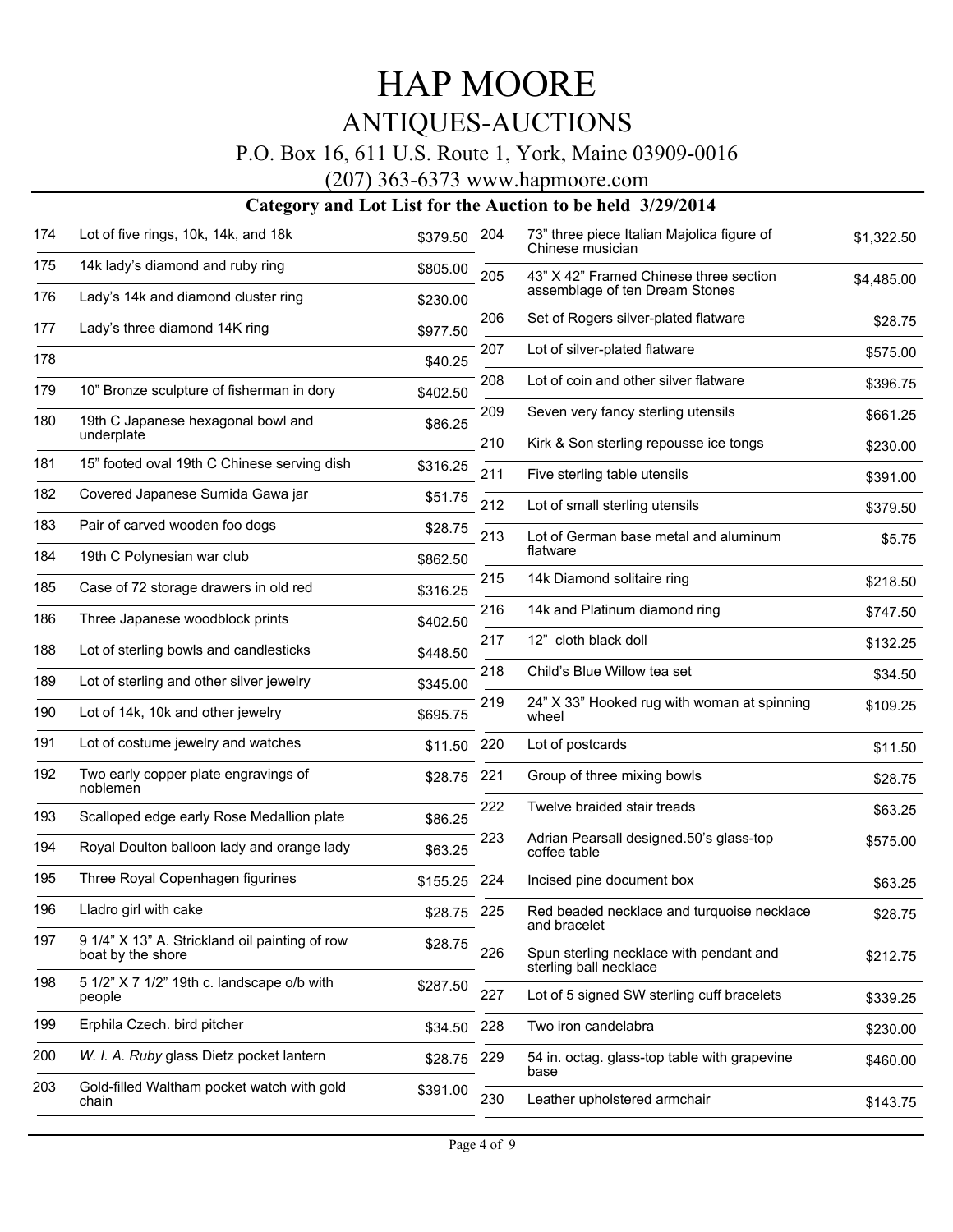#### P.O. Box 16, 611 U.S. Route 1, York, Maine 03909-0016

(207) 363-6373 www.hapmoore.com

| 231 | Pair of floral cast iron doorstops                           | \$97.75  | 259        | Card of etched buttons                                             | \$57.50  |
|-----|--------------------------------------------------------------|----------|------------|--------------------------------------------------------------------|----------|
| 232 | Four-fold Chinese screen with hardstones                     | \$57.50  | 260        | Card of Bakelite and celluloid buttons                             | \$86.25  |
| 233 | 16 in. Asian grape-form jade table sculpture                 | \$57.50  | 261        | Card of assorted metal buttons                                     | \$28.75  |
| 234 | 27" floral Japanese lamp                                     | \$115.00 | 262        | 250+ Metal buttons                                                 | \$57.50  |
| 235 | 14 " Japanese figural vase                                   | \$437.00 | 263        | Large lot of metal buttons                                         | \$86.25  |
| 236 | Lot of Asian stands for ceramic and bronze<br>pieces         | \$11.50  | 264        | Lot of transportation and business buttons                         | \$143.75 |
| 237 | Early 20th C 12" X 19" photograph of Perkin's<br>Cove, Maine | \$143.75 | 265<br>266 | Lot of organization buttons<br>Lot of fire and police buttons      | \$28.75  |
| 238 | Gentleman's 14k diamond ring                                 | \$373.75 |            |                                                                    | \$57.50  |
| 239 | Lot of military buttons                                      | \$57.50  | 267        | Lot of plastic buttons                                             | \$28.75  |
| 240 | Lot of Oriental and Zodiac buttons                           |          | 268        | 250 + metal buttons                                                | \$115.00 |
|     |                                                              | \$143.75 | 269        | 125 + Carved pearl buttons                                         | \$115.00 |
| 241 | Lot of 40+ enamel buttons                                    | \$172.50 | 270        | Large lot of military and non-military eagle<br>and anchor buttons | \$86.25  |
| 242 | Two cards of mostly steel buttons                            | \$57.50  |            |                                                                    |          |
| 243 | Lot of early metal buttons                                   | \$115.00 | 271        | Lot of porcelain buttons                                           | \$115.00 |
| 244 | Lot of small jewel and pigeon buttons                        | \$86.25  | 272        | Assorted ivory and vegetable buttons                               | \$57.50  |
| 245 | Group of sample buttons                                      | \$115.00 | 273        | Lot of glass buttons                                               | \$201.25 |
| 246 | Lot of three plate buttons                                   | \$345.00 | 274        | 250 + metal buttons                                                | \$115.00 |
| 247 | Twenty-four enamel buttons                                   | \$258.75 | 275        | 7 Matching enamel buttons                                          | \$201.25 |
|     |                                                              |          | 276        | 24 Medium enamel buttons                                           | \$316.25 |
| 248 | Box lot of enamel buttons                                    | \$230.00 | 277        | Card of better enamel buttons                                      | \$345.00 |
| 249 | Box lot of assorted pearl buttons                            | \$57.50  | 278        | 6 Porcelain buttons                                                |          |
| 250 | Box lot of black glass buttons                               | \$402.50 |            |                                                                    | \$115.00 |
| 251 | 250+ metal buttons                                           | \$115.00 | 279        | 9 Satsuma buttons                                                  | \$201.25 |
| 252 | 115 Cut steel buttons                                        | \$57.50  | 280        | Fancy enamel buckle                                                | \$86.25  |
| 253 | 250 + metal buttons                                          | \$172.50 | 281        | 23 1/2" Oval floral still life oil painting                        | \$28.75  |
| 254 | 125 + carved mother of pearl buttons                         | \$143.75 | 282        | Plush-upholstered folding chair                                    | \$40.25  |
| 255 | Lot of black glass buttons                                   | \$718.75 | 283        | Hepplewhite four drawer chest                                      | \$402.50 |
| 256 | 250 + Metal buttons                                          | \$115.00 | 284        | 28 in. round wrought iron table                                    | \$201.25 |
| 257 | Two cards of horn, wood, pearl, etc. buttons                 | \$28.75  | 285        | Walnut turned leg dressing table                                   | \$86.25  |
| 258 | Card of medical military buttons                             | \$28.75  | 286        | 68" X 21" Wrought iron four panel folding<br>screen                | \$287.50 |
|     |                                                              |          |            |                                                                    |          |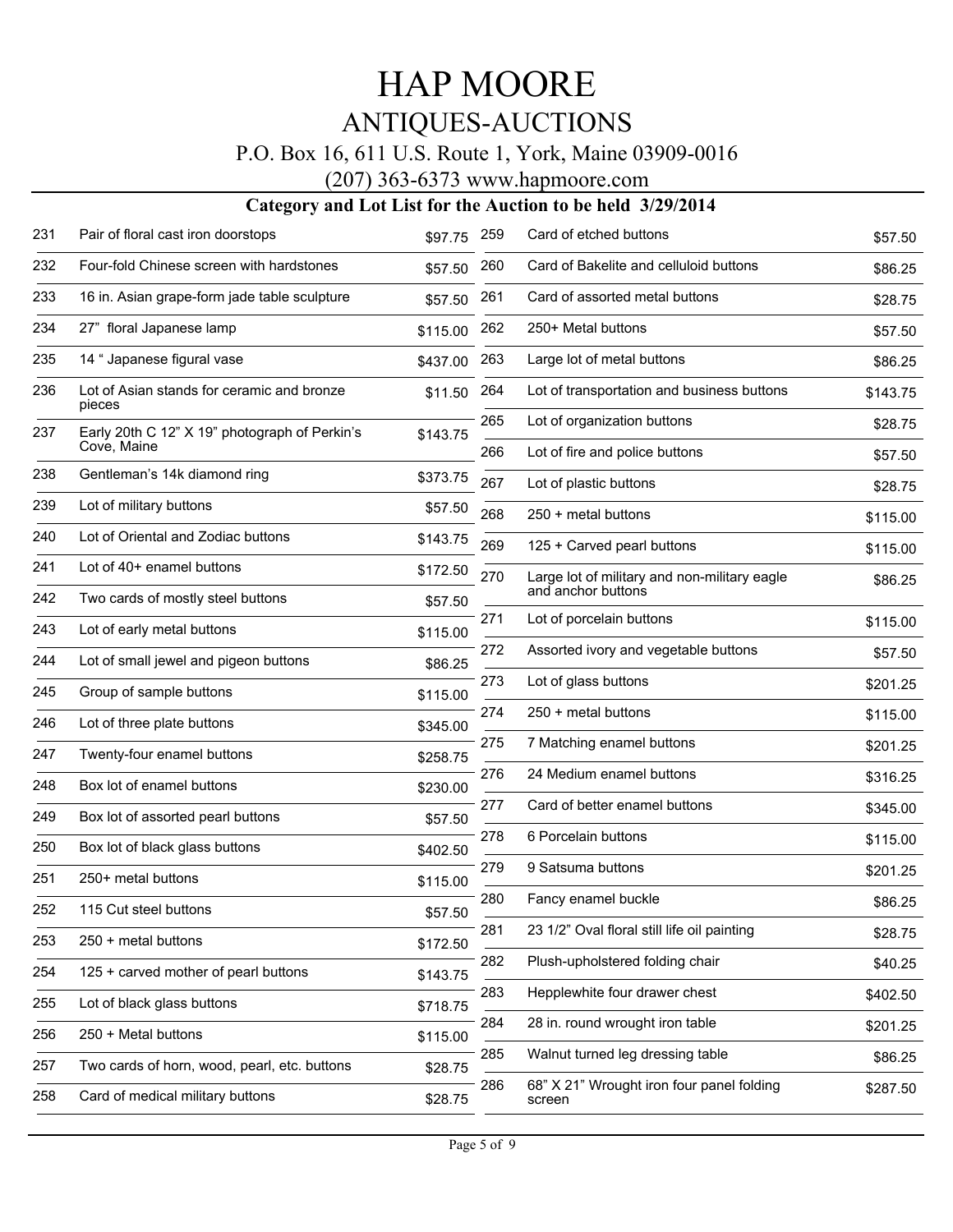#### P.O. Box 16, 611 U.S. Route 1, York, Maine 03909-0016

(207) 363-6373 www.hapmoore.com

| 287 | Lot of seashells                                    | \$69.00    | 316 | Inuit stone carving of seated figure with leg<br>outstretched | \$28.75    |
|-----|-----------------------------------------------------|------------|-----|---------------------------------------------------------------|------------|
| 288 | Inlaid mahogany knife box                           | \$201.25   | 317 | Inuit stone carving of small squatting figure                 | \$51.75    |
| 289 | Four section urn-inlaid mahogany liquor chest       | \$57.50    | 318 | Inuit stone carving of small seated figure                    | \$11.50    |
| 290 | English mahogany inlaid document box                | \$172.50   | 319 | Inuit stone carving of standing seal                          | \$34.50    |
| 291 | Patarae inlaid mahogany tea caddy                   | \$172.50   | 320 | Inuit stone carving of burnished cat                          | \$23.00    |
| 292 | 12 1/2" carved Santo                                | \$201.25   | 321 | Inuit stone carving of tiny bird                              | \$23.00    |
| 293 | Two cast iron/pottery African figural<br>sculptures | \$28.75    | 322 | Inuit stone carving of small head                             | \$23.00    |
| 294 | English mahogany slant lid desk                     | \$345.00   | 323 | Three Ray Williams carved Vancouver totems                    | \$86.25    |
| 295 | English mahogany chest on chest                     | \$862.50   | 324 | Kwakiutl bear crest                                           | \$316.25   |
| 296 | Carved 18th C low storage box on paw feet           | \$345.00   | 325 | Ten handheld carved Africa fertility figures                  | \$258.75   |
| 297 | Mahogany tray table                                 | \$172.50   | 326 | Lot of four carved African fertility figures                  | \$207.00   |
| 298 | Lot of gold, sterling and pearl jewelry             | \$1,322.50 | 327 | Lot of five carved African masks                              | \$51.75    |
| 299 | Gucci gold-beaded purse                             | \$74.75    | 329 | 43" Old green 19th C blanket box                              | \$661.25   |
| 300 | Early Chinese fisherman's coat                      | \$287.50   | 330 | Lightwood inlaid two drawer 19th C stand                      | \$345.00   |
| 302 | Toy sterling silver airplane                        | \$161.00   | 331 | Two drawer mahogany turned legs 19th C<br>stand               | \$201.25   |
| 303 | Inuit stone carving of man standing in wind         | \$287.50   | 332 | Mt. Lebanon upholstered Shaker rocker                         | \$57.50    |
| 304 | Inuit stone carving of woman with papoose           | \$258.75   | 333 | One drawer turned leg old brown stand                         | \$51.75    |
| 305 | Inuit stone carving of man wrestling bear           | \$86.25    | 334 | Braceback continuous arm Windsor chair                        | \$115.00   |
| 306 | Inuit stone carving of otter                        | \$143.75   | 335 | Pine immigrant trunk                                          | \$28.75    |
| 307 | Inuit stone carving of kneeling figure              | \$115.00   | 336 | Early 19th C child's rocker                                   | \$69.00    |
| 308 | Inuit stone carving of standing bear                | \$86.25    | 337 | Etched blown footed compote                                   | \$172.50   |
| 309 | Inuit stone carving of two igloos                   | \$28.75    | 338 | Hannah Symmes 1743 sampler                                    | \$690.00   |
| 310 | Inuit stone carving of standing female figure       | \$603.75   | 339 | 16 1/2" X 13 1/2" Oil portrait of girl holding                | \$172.50   |
| 311 | Inuit stone carving of seal                         | \$86.25    |     | bunny                                                         |            |
| 312 | Inuit stone carving of man standing with seal       | \$57.50    | 340 | 18" X 16" Oil portrait of girl in red dress                   | \$143.75   |
| 313 | Inuit stone carving long low bear and female        | \$28.75    | 341 | 20" X16" Oil portrait of girl in pink                         | \$57.50    |
| 314 | figure<br>Inuit stone carving of green bird         |            | 342 | Large lot of 70's jewelry                                     | \$172.50   |
|     |                                                     | \$57.50    | 343 | Lot of 803 silver jewelry                                     | \$51.75    |
| 315 | Inuit stone carving of bear, curled up              | \$57.50    | 344 | Pair of banister back side chairs                             | \$1,035.00 |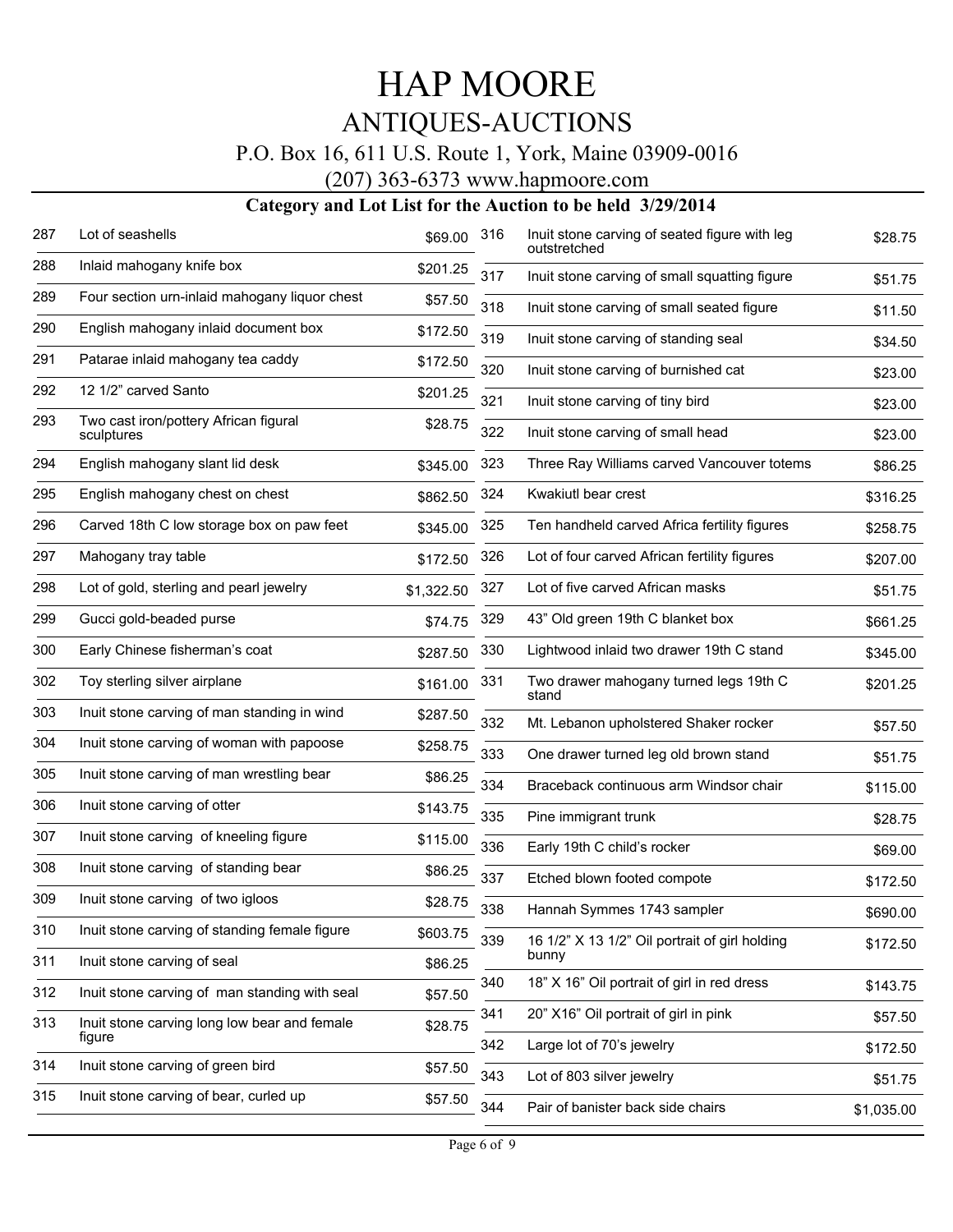#### P.O. Box 16, 611 U.S. Route 1, York, Maine 03909-0016

(207) 363-6373 www.hapmoore.com

| 345 | Doll's Victorian walnut bed                                | \$201.25     | 375 | 12" genre Chinese vase                                          | \$488.75   |
|-----|------------------------------------------------------------|--------------|-----|-----------------------------------------------------------------|------------|
| 346 | G. I. Joy and K-9 Pups windup toy                          | \$109.25     | 379 | Persian or Chinese pottery figure on<br>horseback               | \$258.75   |
| 347 | Copper bed warmer                                          | \$28.75      | 380 | Pair of 19th C Wood and gesso candle<br>mirrors                 | \$143.75   |
| 348 | 13" X 17" T. Robinson lithograph of Gen'l<br>Knox          | \$74.75      | 381 | 1812 Etched German friendship tankard                           | \$172.50   |
| 349 | Two 16" X 22" Prints of mallard ducks                      | \$143.75     | 382 | 10" Ashburton glass celery                                      | \$11.50    |
| 350 | 18" X 24" Oil on board painting of sailing ship            | \$40.25      | 383 | 8 1/2" dia. Portland Glass Co. footed compote                   | \$51.75    |
| 351 | 17 1/2" X 13 1/2" Oil portrait of black woman              | \$138.00     | 384 | Flint glass center bowl with sailing ships                      | \$230.00   |
| 352 | 12 X 17 oil painting of men boating on river               | \$373.75     | 385 | 9" X 12 1/2" E. C. Smith oil on sailcloth of                    | \$316.25   |
| 353 | 10" X 7" A.F. Willard Watercolor portrait of<br>young girl | \$115.00     |     | American sailing ship                                           |            |
| 354 | 16" X 12" Print of first 13 presidents                     | \$63.25      | 386 | 4 1/4 X 5 1/2 in. Whistler etching, Mon Viel<br>Ami             | \$575.00   |
| 356 | Lot of blue transfer ware dishes                           | \$57.50      | 387 | Coastal Maine eider duck decoy                                  | \$4,600.00 |
| 357 | Two 7 1/2" X 6" A. F. Willard watercolor                   | \$287.50     | 388 | Oversize primitive canvasback decoy                             | \$603.75   |
|     | portraits of young women                                   |              | 389 | New England finely carved duck decoy                            | \$488.75   |
| 358 | Philips Park Scenery covered vegetable dish                | \$97.75      | 390 | Small New England duck decoy                                    | \$373.75   |
| 359 | Wood & Son blue and white covered<br>vegetable dish        | \$28.75      | 391 | 8 1/2" Andor Ruff bronze of mother carrying<br>child            | \$172.50   |
| 360 | Small lot of misc. buttons                                 | \$23.00      | 392 | 20" X 16" Black Forest carved scene with                        | \$316.25   |
| 361 | Boxwood tape measure and eleven thimbles                   | \$126.50     |     | children                                                        |            |
| 362 | Shipwrights Arms pink lustre pitcher                       | \$132.25     | 393 | 12" X 13" Auguste Durand-Rose oil painting<br>Coucher de Soleil | \$287.50   |
| 363 | Bronze Artcraft art pottery lamp                           | \$172.50     | 394 | 14" X 21 1/2" Oil painting of four kittens<br>signed E.L.       | \$373.75   |
| 364 | Lot of misc. colorful glass, china and pottery             | \$172.50     | 395 | 13" X11" Carroll Thayer Berry etching of Mt.                    | \$120.75   |
| 365 | Lot of misc. old bottles                                   | \$155.25     |     | Katadin                                                         |            |
| 366 | Bottle whimsey                                             | \$23.00      | 396 | 15" X 20" J. F. Clymer watercolor, Eider<br>Ducks at Bonne Bay  | \$57.50    |
| 367 | Etched glass 10" vase                                      | \$74.75 397  |     | 29" X 27" Asian framed floral textile                           | \$51.75    |
| 368 | Two decorated stoneware crocks                             | \$293.25     | 398 | Chinese Champleve floor lamp                                    | \$345.00   |
| 369 | Norton, Bennington, VT decorated jug                       | \$178.25     | 399 | 17th/18th C Plant pedestal                                      | \$287.50   |
| 370 | Sailor whirligig                                           | \$517.50 400 |     | Pair of Vienna bronze ape-form bud vases                        | \$172.50   |
| 373 | 18th C Chinese blue and white scenic<br>bulbous jar        | \$115.00     | 401 | Chinese bronze depicting fisherman and fish                     | \$172.50   |
| 374 | Early Chinese bulbous jar with bird                        | \$57.50      | 402 | Del Higgins carved miniature kingfisher                         | \$316.25   |
|     |                                                            |              |     |                                                                 |            |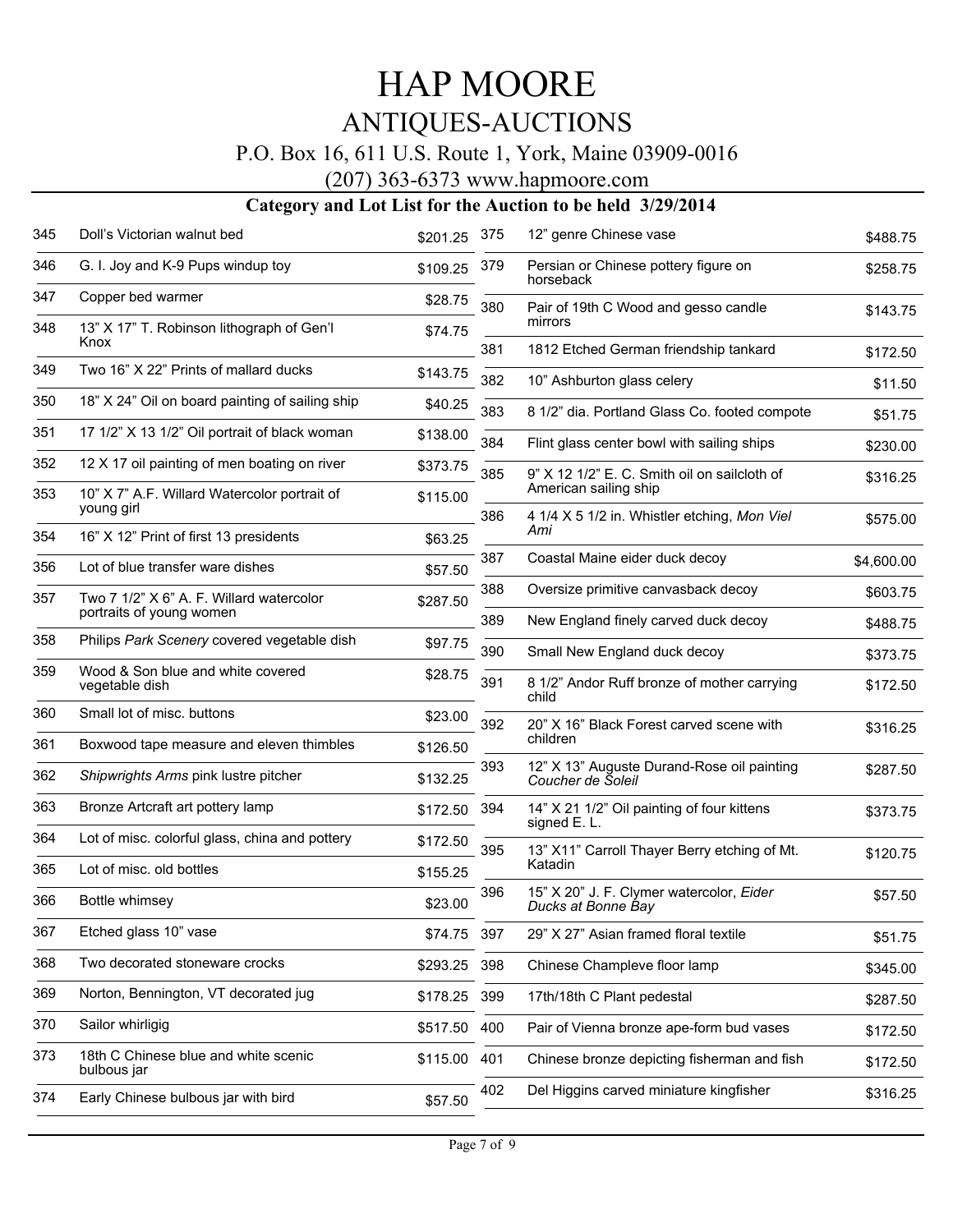#### P.O. Box 16, 611 U.S. Route 1, York, Maine 03909-0016

(207) 363-6373 www.hapmoore.com

| 403 | Del Higgins carved miniature oriole                                  | \$230.00     | 429 | Silver overlay cologne and baby's rattle                        | \$172.50   |
|-----|----------------------------------------------------------------------|--------------|-----|-----------------------------------------------------------------|------------|
| 404 | G. C. Robertson, Blue Hill, ME carved<br>miniature cinnamon teal     | \$143.75     | 430 | 19 1/2" X 39 1/2" New Hampshire landscape<br>oil painting       | \$747.50   |
| 406 | Pair of Windsor armchairs                                            | \$57.50      | 431 | Pack basket                                                     | \$74.75    |
| 408 | 12" X 15" L L Kaula watercolor of<br>washerwomen                     | \$920.00     | 432 | 19th c. Tape loom                                               | \$258.75   |
| 409 | 24" X 26 1/2" Oil portrait of Samuel Sampson                         | \$230.00     | 433 | Shapely 19th c. board -mounted grater                           | \$172.50   |
| 410 | 24" 36" A. Bross oil painting seascape                               | \$143.75     | 434 | Pair yoke-back Queen Anne chairs                                | \$57.50    |
| 411 | 7 1/2" X 13" South St, NY etching by Charles                         | \$28.75      | 435 | 18th C plow plane                                               | \$28.75    |
|     | Henry White                                                          |              | 436 | Lot of wrought iron fireplaces cookware                         | \$172.50   |
| 412 | 12" X 20" Rosalie Barden surf watercolor,<br><b>Turquoise Crest</b>  | \$287.50     | 437 | Lot of Victorian needlework                                     | \$28.75    |
| 413 | Five A. B. Frost golfing, biking and shooting<br>prints              | \$28.75      | 438 | 18 Chinese watercolors                                          | \$1,150.00 |
| 414 | 13" X20" Print of 1881 American Cup Race                             | \$28.75      | 439 | 13 1/2" X 17 1/2" Oil painting of Indian and<br>buffalo         | \$690.00   |
| 415 | 21" X 28" Reichard watercolor of lighthouse at<br>Pemaquid Point     | \$258.75     | 440 | 28 " X 40" Oil painting of 19th C ship at sea                   | \$4,715.00 |
| 416 | 38" X 42" N. Arthur Nilsen oil painting of<br><b>Amherst College</b> | \$57.50      | 441 | Two framed ship prints - Flying Cloud and<br>Game Cock          | \$92.00    |
| 417 | 94" American mahogany tall clock with fan                            | \$1,955.00   | 442 | Two 60" X 15" Asian genre scenes on silk                        | \$747.50   |
|     | carved base                                                          |              | 443 | Four E. W. Hill carved miniature ducks                          | \$891.25   |
| 418 | 66" American mahogany sideboard on spade<br>feet                     | \$345.00     | 445 | 6 3/4" Blue Scheier bowl                                        | \$143.75   |
| 419 | 71" X 37" Queen Anne curly maple chest on<br>frame                   | \$3,450.00   | 446 | Two Royal Copenhagen figurines                                  | \$97.75    |
| 420 | Two drawer Empire mahogany sewing stand                              | \$977.50     | 447 | Two Royal Copenhagen figurines                                  | \$74.75    |
| 421 | 14" Rose Medallion footed serving dish                               | \$402.50     | 448 | Royal Copenhagen bear figurine                                  | \$28.75    |
| 422 | 9" Scalloped edge Rose Medallion serving                             | \$143.75     | 449 | Roseville pine cone bowl                                        | \$63.25    |
|     | dish                                                                 |              | 450 | Pair of brass push up candlesticks                              | \$189.75   |
| 423 | Curio cabinet on stand                                               | \$28.75      | 451 | Two Bohemian glass decanters                                    | \$74.75    |
| 424 | Asian hardstone chess set                                            | \$74.75 452  |     | Argental hand wrought aluminum pitcher                          | \$11.50    |
| 425 | Tripod mahogany tip table                                            | \$115.00     | 453 | Harness parade bells and maritime bell                          | \$115.00   |
| 426 | Salish Beaver Mask                                                   | \$115.00     | 454 | Fox terrier and lady doorstops                                  | \$51.75    |
| 427 | 13" X 17" R. Walls oil on canvas of sailboat<br>near the shore       | \$172.50 455 |     | Rookwood vase, Hickman vase and Roseville<br>dish               | \$28.75    |
| 428 | Lot of Belleek china                                                 | \$201.25 456 |     | Lot of blue transfer ware plates and brown<br>covered vegetable | \$51.75    |
|     |                                                                      |              |     |                                                                 |            |